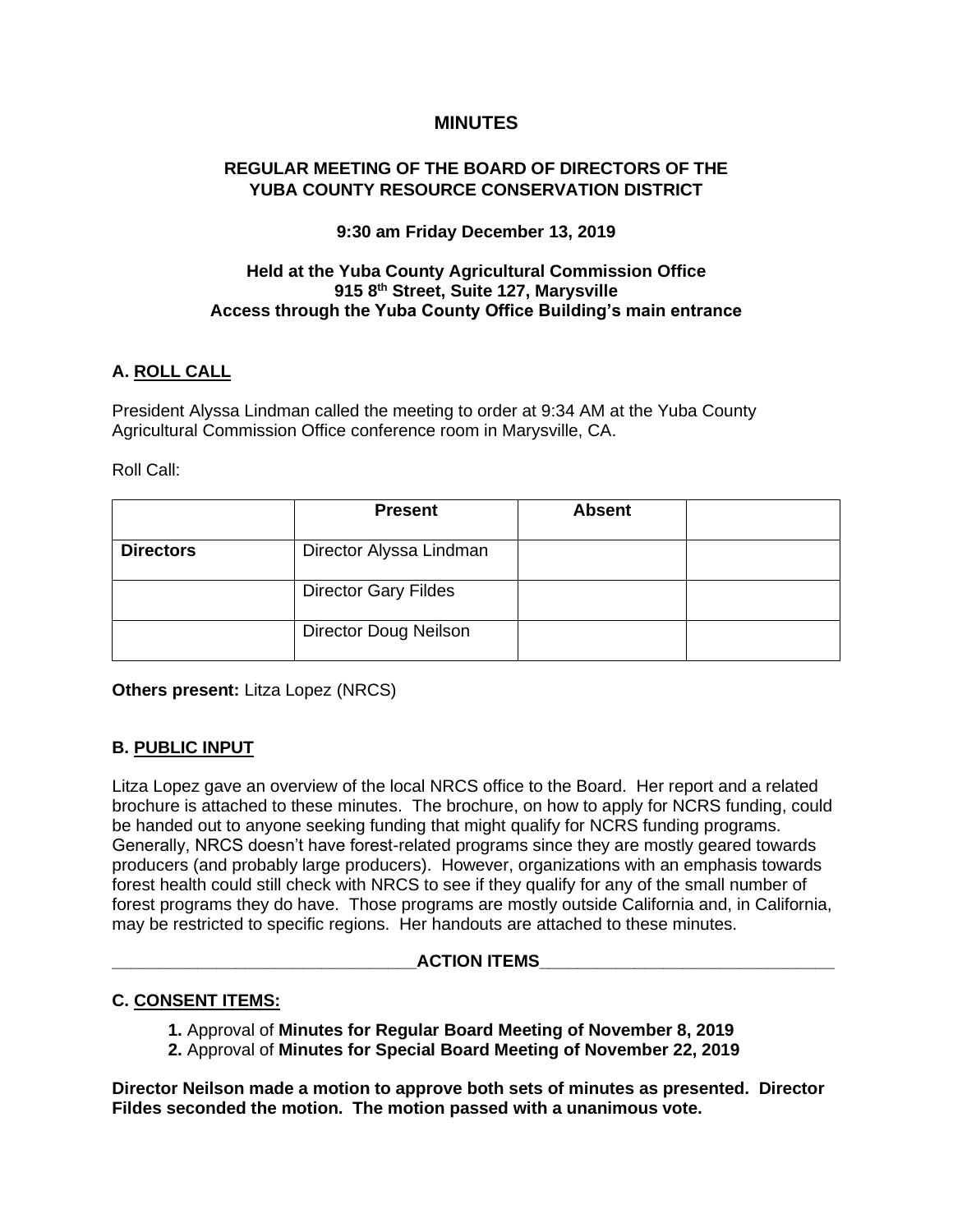# **D. FINANCIAL REPORT:**

**1.** Review of Cash on Hand for the period ending **November 30, 2019**

Director Fildes reported no change in the RCD's financials.

### **Director Neilson made a motion to approve Director Fildes' report as presented. President Lindman seconded the motion. The motion passed with a unanimous vote.**

# **\_\_\_\_\_\_\_\_\_\_\_\_\_\_\_\_\_\_\_\_\_\_\_\_\_\_\_\_DISCUSSION/REPORTS\_\_\_\_\_\_\_\_\_\_\_\_\_\_\_\_\_\_\_\_\_\_\_\_\_\_\_\_**

# **F. STATUS OF YCRCD WEBSITE BUILDING EFFORTS**

President Lindman and Director Fildes have created Wordpress IDs and will be provide editing privileges to the website. Director Neilson reported that he spent \$96.00, out of pocket to create the page. We currently will not have email capabilities. Wordpress contracts with Google for those services and it comes with a relatively large monthly fee.

# **H. STATUS ON EFFORT TO ESTABLISH A BANK ACCOUNT AT A LOCAL BANK OR CREDIT UNION**

The Bank we are considering is in Yuba City (Sutter County) but has no branch in Marysville (Yuba County) yet. If we were to move now, we would establish an account at Yuba City and then move it when the Yuba County branch opens. We do not know if there is a monthly fee or similar which would be a deal killer for us. Director Fildes suggested that leaving our monies in the County accounts is not costing us anything now, and we could always change later (once a branch is in Yuba County, the fee schedule understood, etc.).

### **J. DIRECTOR'S INPUT**

No letter was provided during this meeting. Director Neilson would cobble together comments

### **K. ADJOURNMENT**

President Lindman needed to leave early. **Director Neilson made a motion to continue the meeting next month. Director Fildes seconded the motion.** Item G and I, and possibly E, are the only items that will need to be visited. **The motion passed with a unanimous vote at 10:37 AM.**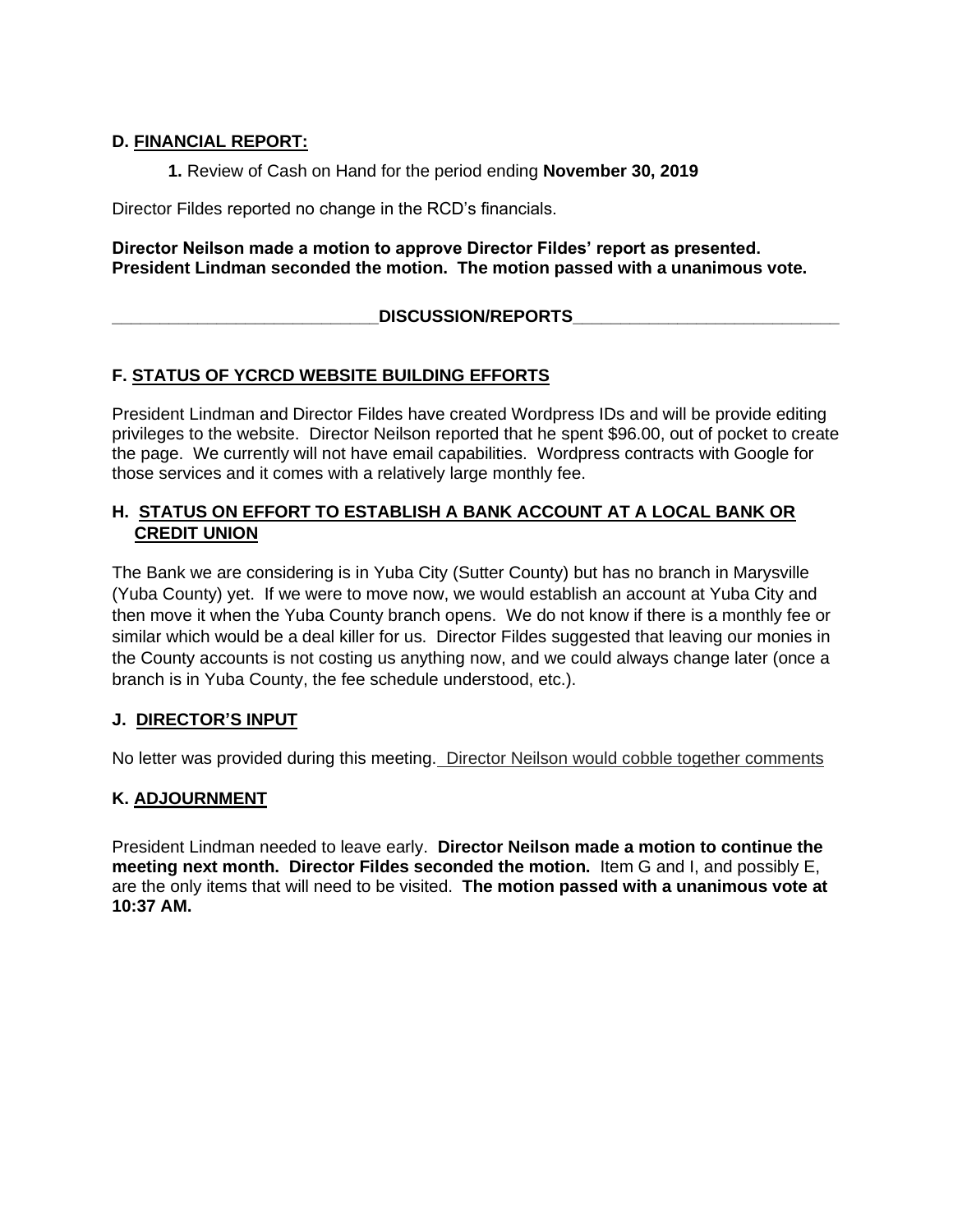# **CONTINUATION**

# **REGULAR MEETING OF THE BOARD OF DIRECTORS OF THE YUBA COUNTY RESOURCE CONSERVATION DISTRICT**

### **9:30 am Friday January 10, 2020 (continued from December 13, 2019)**

## **Held at the Yuba County Agricultural Commission Office 915 8th Street, Suite 127, Marysville Access through the Yuba County Office Building's main entrance**

# **A. CONTINUATION ROLL CALL**

President Alyssa Lindman continued the December 13<sup>th</sup>, 2019 meeting at 9:30 AM at the Yuba County Agricultural Commission Office conference room in Marysville, CA.

Roll Call:

|                  | <b>Present</b>               | <b>Absent</b> |  |
|------------------|------------------------------|---------------|--|
| <b>Directors</b> | Director Alyssa Lindman      |               |  |
|                  | <b>Director Gary Fildes</b>  |               |  |
|                  | <b>Director Doug Neilson</b> |               |  |

**Others present:** Cathy Leblanc (CCP), Lindsey Nitta (CCP)

#### **E. LETTER URGING UC EXTENSION TO QUICKLY FILL THE FORESTRY/FIRE SCIENCE AND NATURAL RESOURCE ADVISOR POSITION AT THE UC COOPERATIVE EXTENSION SUTTER-YUBA COUNTIES.**

Director Neilson will create a draft letter and provide it to the other Director's within a few days. He will use the comments from previous meetings where the loss of Kate Wilkin and its impact were discussed to communicate how important Dr. Wilkin was and our hope that a replacement would be found promptly. We still needed to make sure of the contact to send the letter too; Director Fildes had sent that information previously.

### **G. STATUS ON INVESTIGATION INTO ACQUIRING A TAX ID NUMBER AND BECOMING A 501(c)(3)**

No discussion occurred on this topic.

# **I. REPORT TO THE BOARD ON THE RECENT WP&FSC ATTENDANCE AT NEVADA COUNTY'S DEFENSIBLE SPACE ADVISOR'S TRAINING.**

Director Fildes reported that he spent a day and a half in training. Since he already has extensive experience in this subject, he had attended the class to see what they covered with the expectation that a similar class will be offered in Yuba County. The Yuba County class will